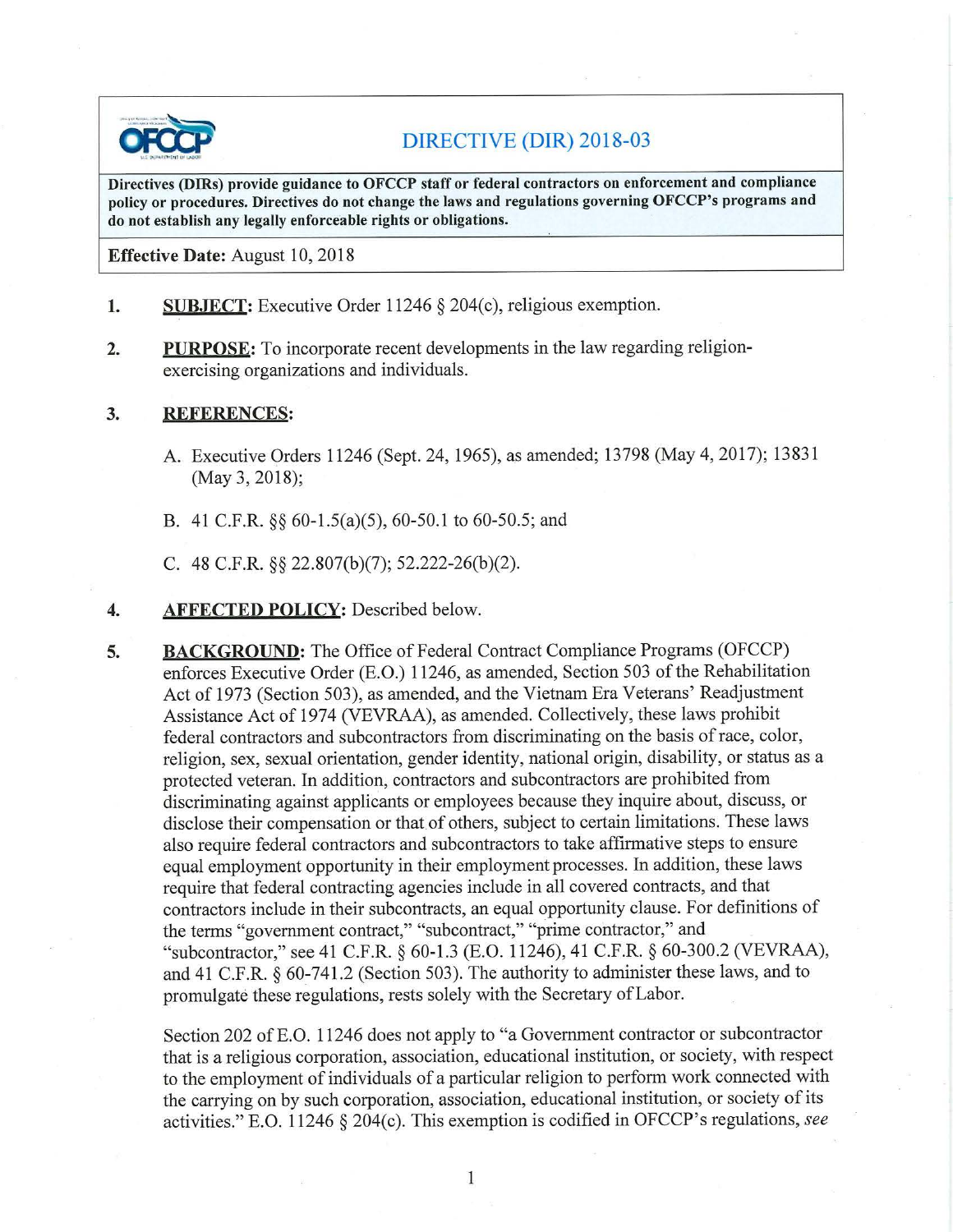41 C.F.R. § 60-1.5(a)(5), and is part of the equal opportunity clause, *see* 48 C.F.R. §§ 22.807(b)(7), 52.222-26(b)(2).

OFCCP's regulations at 41 C.F.R. §§ 60-50.1 to 50.5 "set forth the interpretations and guidelines of [OFCCP] regarding the implementation of Executive Order 11246 . . . for promoting and insuring equal employment opportunities for all persons employed or seeking employment with Government contractors and subcontractors or with contractors and subcontractors performing under federally assisted construction contracts, without regard to religion or national origin." 41 C.F.R. § 60-50.1(a). These regulations also

"clarify the obligations of employers with respect to accommodating to the religious observances and practices of employees and prospective employees." *Id.* § 60-50.1(c).

Recent court decisions have addressed the broad freedoms and anti-discrimination protections that must be afforded religion-exercising organizations and individuals under the United States Constitution and federal law. *See, e.g.*, *Masterpiece Cakeshop, Ltd. v. Colo. Civil Rights Comm'n*, 138 S. Ct. 1719, 1731 (2018) (government violates the Free Exercise clause when its decisions are based on hostility to religion or a religious viewpoint); *Trinity Lutheran Church of Columbia, Inc. v. Comer*, 137 S. Ct. 2012, 2022 (2017) (government violates the Free Exercise clause when it conditions a generally available public benefit on an entity's giving up its religious character, unless that condition withstands the strictest scrutiny); *Burwell v. Hobby Lobby Stores, Inc.*, 134 S. Ct. 2751, 2775 (2014) (the Religious Freedom Restoration Act applies to federal regulation of the activities of for-profit closely held corporations).

Recent Executive Orders have similarly reminded the federal government of its duty to protect religious exercise—and not to impede it. *See* E.O. 13831 § 1 ("The executive branch wants faith-based and community organizations, to the fullest opportunity permitted by law, to compete on a level playing field for grants, contracts, programs, and other Federal funding opportunities."); E.O. 13798 § 1 ("It shall be the policy of the executive branch to vigorously enforce Federal law's robust protections for religious freedom. The Founders envisioned a Nation in which religious voices and views were integral to a vibrant public square, and in which religious people and institutions were free to practice their faith without fear of discrimination or retaliation by the Federal Government. . . . Federal law protects the freedom of Americans and their organizations to exercise religion and participate fully in civic life without undue interference by the Federal Government.").

OFCCP has not yet addressed these legal developments in its regulations or formal guidance.<sup>[1](#page-1-0)</sup>

**6. POLICY:** In line with the longstanding constitutional requirement that government must permit individuals and organizations, in all but the most narrow circumstances, to participate in a government program "without having to disavow [their] religious character,"[2](#page-1-1) OFCCP staff are instructed to take these legal developments into account in all their relevant activities, including when providing compliance assistance, processing

<span id="page-1-0"></span><sup>&</sup>lt;sup>1</sup> This Directive supersedes any previous guidance that does not reflect these legal developments, for example, the section in OFCCP's *Frequently Asked Questions: Sexual Orientation and Gender Identity* regarding "Religious Employers and Religious Exemption." *See* [https://www.dol.gov/ofccp/LGBT/LGBT\\_FAQs.html.](https://www.dol.gov/ofccp/LGBT/LGBT_FAQs.html)

<span id="page-1-1"></span><sup>2</sup> *Trinity Lutheran*, 137 S. Ct. at 2022.